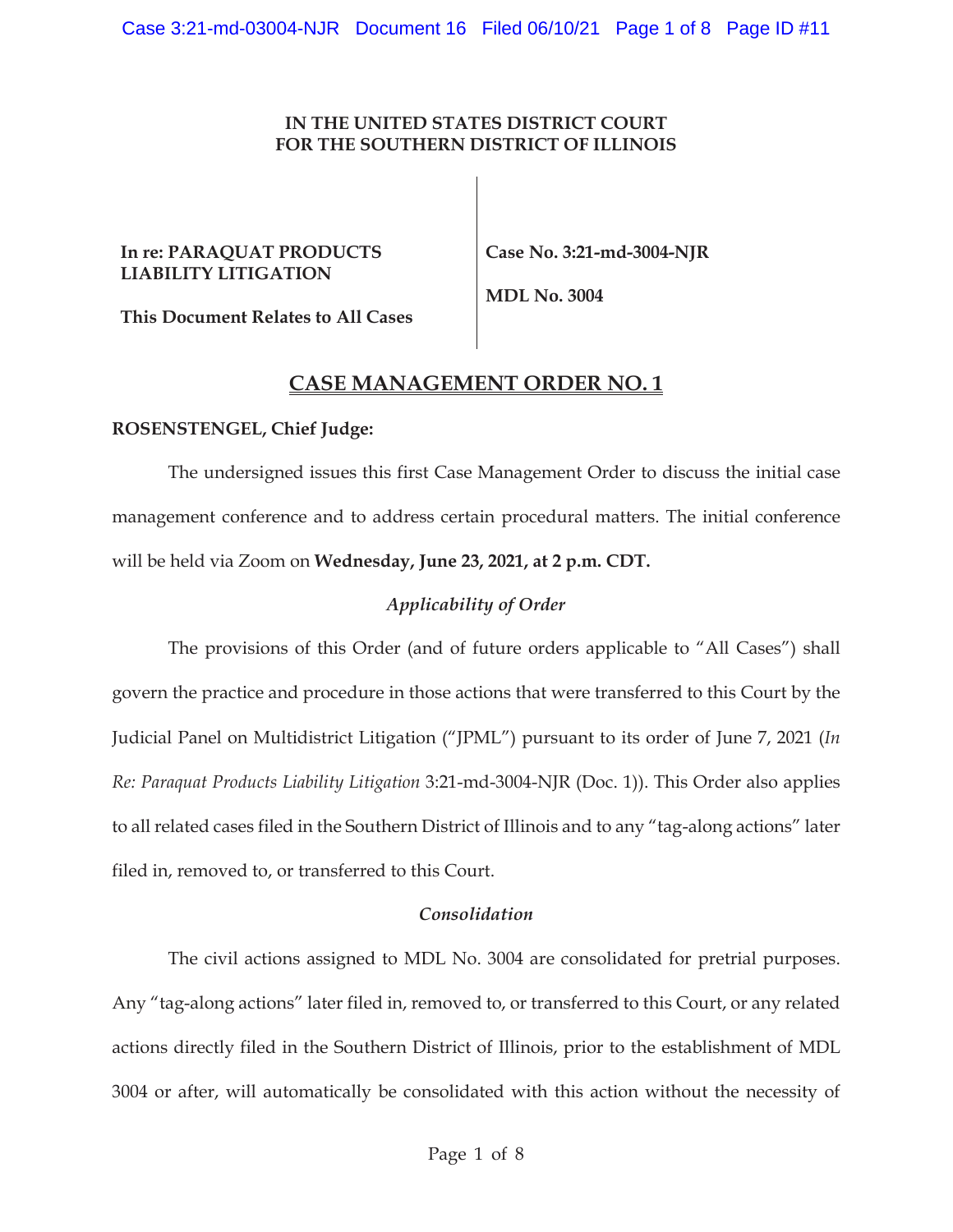future motions or orders. This consolidation does not, however, constitute a determination that the actions should be consolidated for trial, nor does it have the effect of making any entity a party to any action in which he, she, or it has not been named, served, or added in accordance with the Federal Rules of Civil Procedure.

## *Master Docket*

The Clerk of this Court will maintain a Master Docket case file under the style "*In Re: Paraquat Products Liability Litigation*" and the identification "MDL No. 3004." As discussed in more detail below, the Master Docket will only include documents relating to "All Cases."

## *Filing Procedures*

Any pleading or document that is to be filed in any of these actions shall be filed with the Clerk of this Court and not in the transferor court. In order to eliminate delays associated with transfer to this Court of cases filed in or removed to other federal district courts and to expedite the appointment of plaintiffs' leadership counsel, which requires an attorney to have filed a civil action in this litigation, any plaintiff whose case would be subject to transfer to MDL 3004 may file his or her case directly in MDL 3004 in the Southern District of Illinois. No cases naming more than a single plaintiff, which may also include consortium or representative plaintiffs as permitted by law, may be filed directly into MDL 3004. A more detailed direct filing protocol may be implemented at a later time. All documents filed in this Court must be filed electronically pursuant to this Court's E-Filing Rules and the CM/ECF User's Manual. The filer shall select "pq" from the drop down menu for "Case Type" on the Civil Case Opening page. Attorneys may register for electronic filing at http://www.ilsd.uscourts.gov/ecf/ecfAttyRegistration.aspx.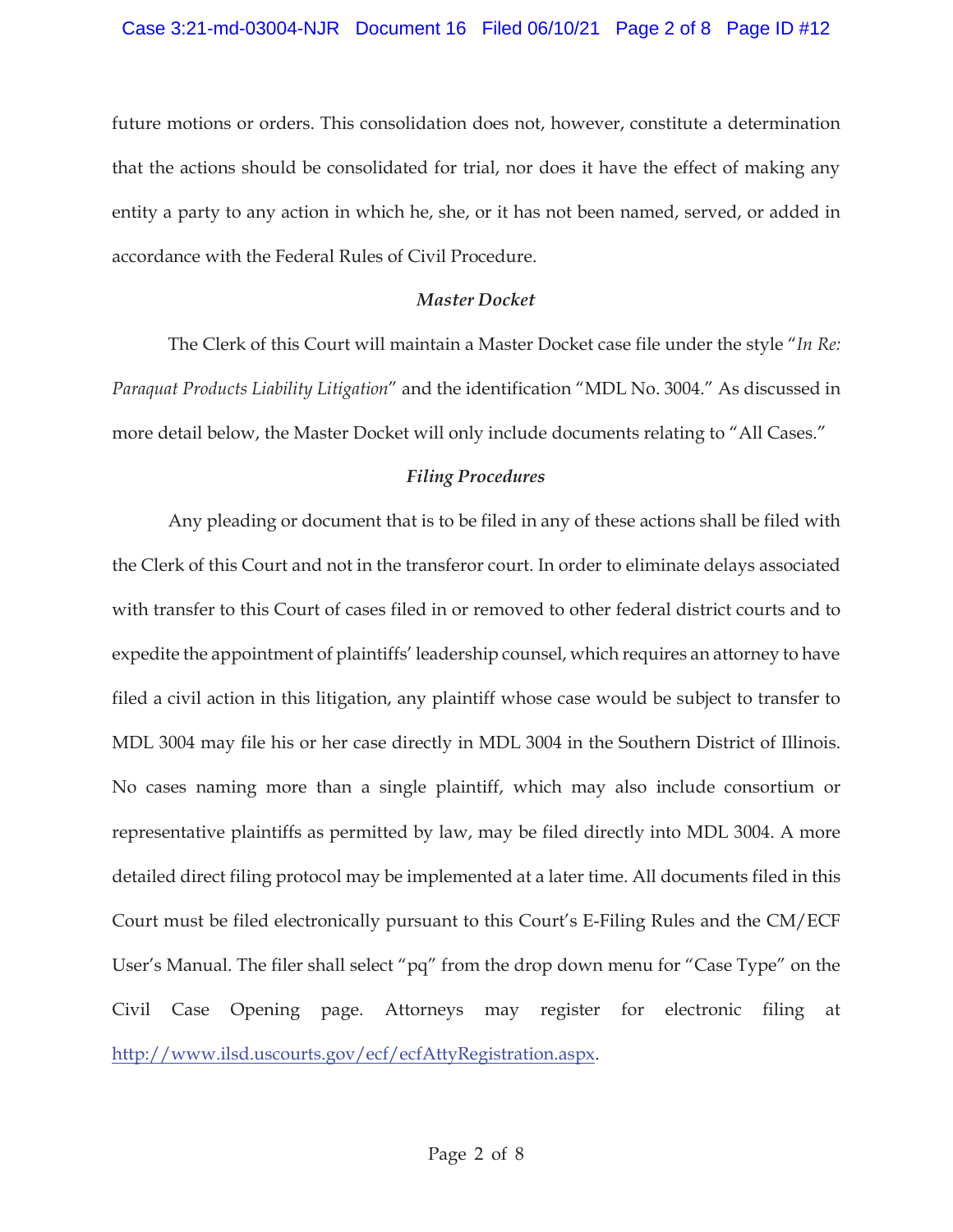#### Case 3:21-md-03004-NJR Document 16 Filed 06/10/21 Page 3 of 8 Page ID #13

**Master Docket Filings.** When a pleading is intended to be applicable to all actions, this shall be indicated by the words: "This Document Relates to All Cases." Documents relating to All Cases shall be filed in the Master Docket only. For example, this Order relates to All Cases and will be filed in the Master Docket only.

**Case-Specific Documents.** When a pleading is intended to apply to less than all cases, this Court's docket number for each individual case to which the pleading relates shall appear immediately after the words "This Document Relates to." Case-specific documents shall be filed in the relevant member action only and not in the Master Docket. For example, a motion to remand a member action to state court should be filed in the relevant member action only and not in the Master Docket.

**Notice of Electronic Filing.** With regard to case-specific filings, all attorneys of record in the relevant member action will receive a Notice of Electronic Filing ("NEF") from the Court. With regard to documents filed in the Master Docket, only those attorneys identified in the Master Docket as being Counsel of Record will receive an NEF from the Court. When the Court appoints lead and liaison counsel, such counsel will be the only Counsel of Record in the Master Docket. Once lead and liaison counsel have been appointed, such counsel will be responsible for service upon all other attorneys and parties.

**Interim Liaison Counsel, Master Docket.** The Court hereby appoints Sarah Shoemake Doles of Carey Danis & Lowe, 8235 Forsyth Boulevard, Suite 1100, St. Louis, Missouri 63105, to serve as *interim* liaison counsel for the plaintiffs. Ms. Doles is well-qualified to carry out the responsibilities of this position on an interim basis. Interim liaison counsel is responsible for organizing the required pre-conference submissions outlined below, directing the activities of plaintiffs during the initial conference, and performing such other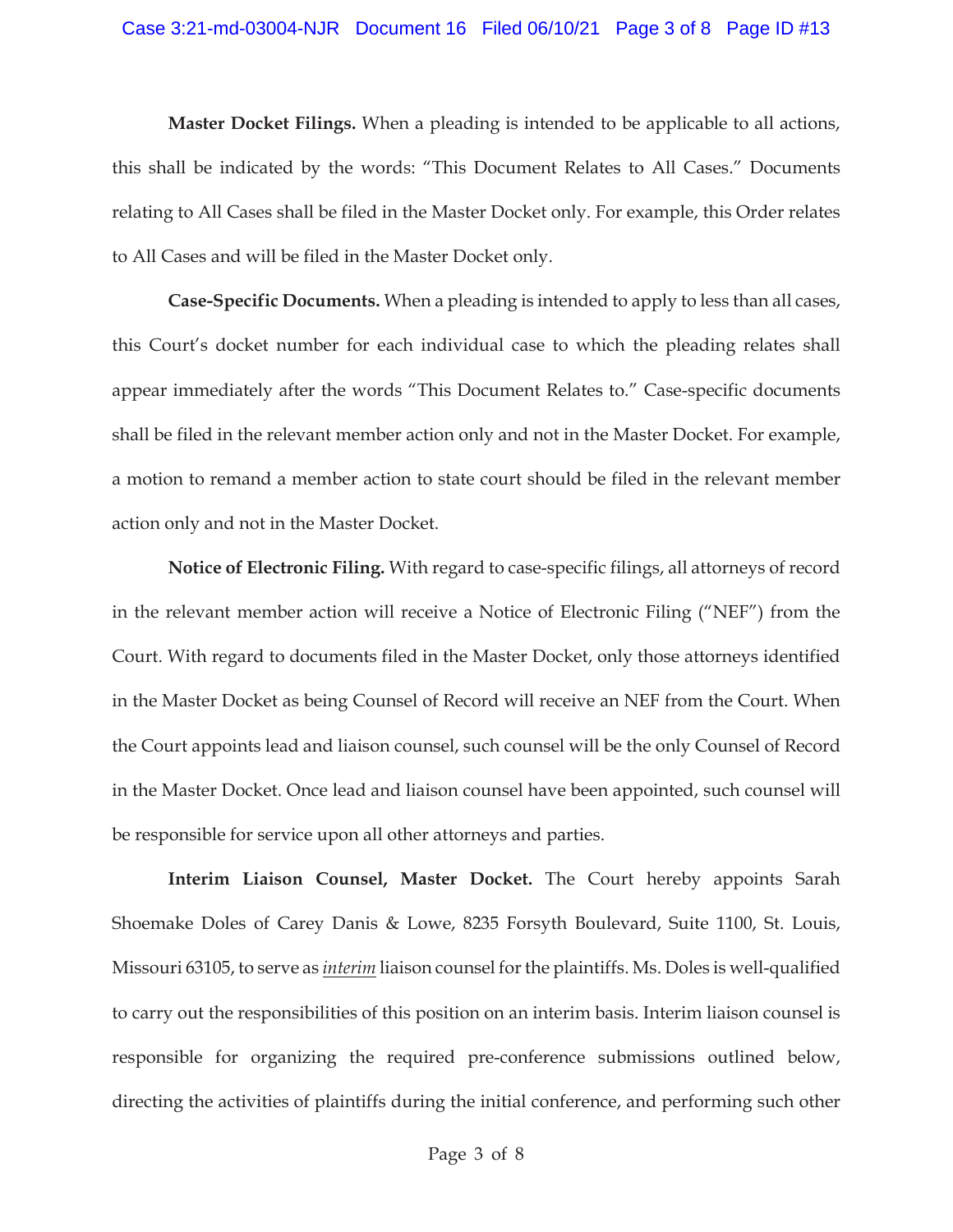### Case 3:21-md-03004-NJR Document 16 Filed 06/10/21 Page 4 of 8 Page ID #14

duties as may be incidental to the proper coordination of plaintiffs' pretrial activities. Interim liaison counsel will receive and, as appropriate, distribute copies of orders and notices from the Court and documents from opposing parties to counsel or *pro se* plaintiffs who are identified as Involved Counsel in connection with the JPML's June 7, 2021 Transfer Order. Interim liaison counsel shall forward a copy of this Order and of additional orders issued prior to the appointment of lead and liaison counsel to other involved attorneys.

Due to the limited number of defendants involved in this litigation, the Court does not see a need to appoint interim liaison counsel for defendants at this time. Notice will be sent to defense counsel who have appeared in the related actions that were originally filed in this Court.

**Admission of Counsel.** Counsel who appeared in a transferor court prior to transfer need not enter an additional appearance before this Court. Attorneys admitted to practice and in good standing in any United States District Court are automatically admitted *pro hac vice* in this litigation and need not file a motion to be admitted *pro hac vice*. Association of local co-counsel is not required.

**Local Rules and Procedures.** Counsel are expected to familiarize themselves with this Court's local rules and procedures including the following: (a) the Electronic Case Filing Rules <u>http://www.ilsd.uscourts.gov/documents/ECFRules.pdf</u>; (b) the CM/ECF User's Manual http://www.ilsd.uscourts.gov/ECF/ecfManual.aspx (c) the procedure for submission of proposed documents http://www.ilsd.uscourts.gov/Ecf.aspx; (d) Chief Judge Rosenstengel's Case Management Procedures http://www.ilsd.uscourts.gov/documents/Rosenstengel.pdf. Counsel also should note that the Court will soon establish a webpage dedicated specifically to this litigation. The Court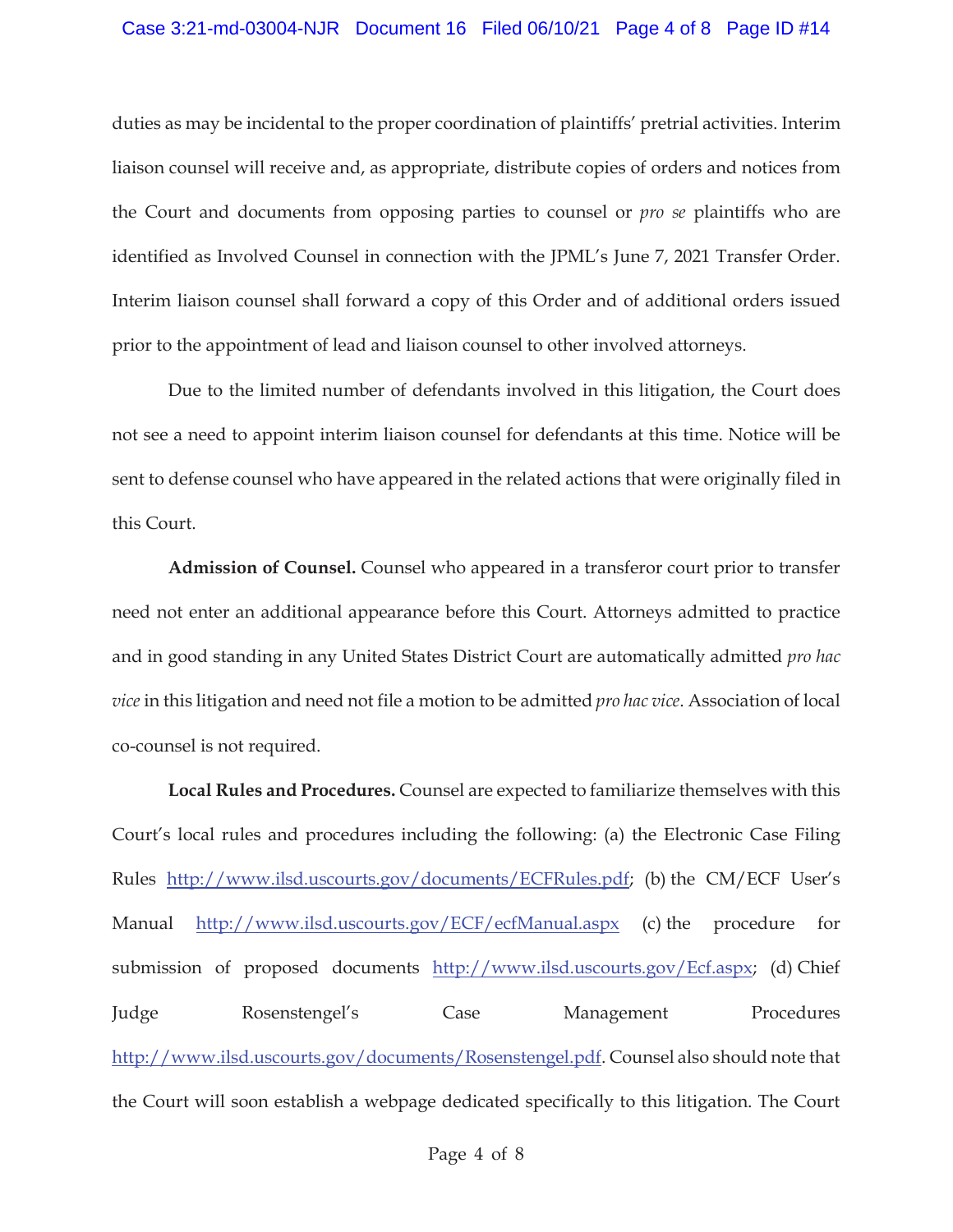will post Case Management Orders Applicable to "All Cases" on this website, as well as select orders from individual member actions and other relevant information. Counsel will be notified when the webpage has been established.

### *Initial Conference*

Interim liaison counsel for plaintiffs and counsel for defendants shall appear for a conference with the undersigned on **June 23, 2021, at 2:00 p.m. CDT, via Zoom**. All other plaintiffs' counsel and *pro se* plaintiffs are invited to attend the conference but are not required to do so. The primary purpose of the initial conference will be to discuss an organizational structure for plaintiffs' leadership counsel. The Court expects interim liaison counsel to use her best efforts to communicate with all plaintiffs' counsel regarding suggestions on the size, structure, and scope of leadership, whether committees should be created from lawyers appointed to leadership positions or whether non-appointed lawyers will be involved in substantive work, and any other related matters that should be raised for the Court's consideration at this time. Counsel for defendants will have the opportunity to raise any issues appropriate for the Court's consideration at this time.

After the Court appoints plaintiffs' leadership counsel, the Court will solicit position briefs from the parties outlining their views on the primary facts, claims, and defenses involved in this litigation, as well as the critical factual and legal issues. The Court also will order the parties to meet regarding a case management plan. The Court anticipates that members of plaintiffs' leadership will have different expertise in negotiating the various issues that will need to be addressed in subsequent orders, such as production of electronically stored information and other discovery protocols, confidentiality designations, and other procedural matters that affect the meaningful functions of a coordinated litigation.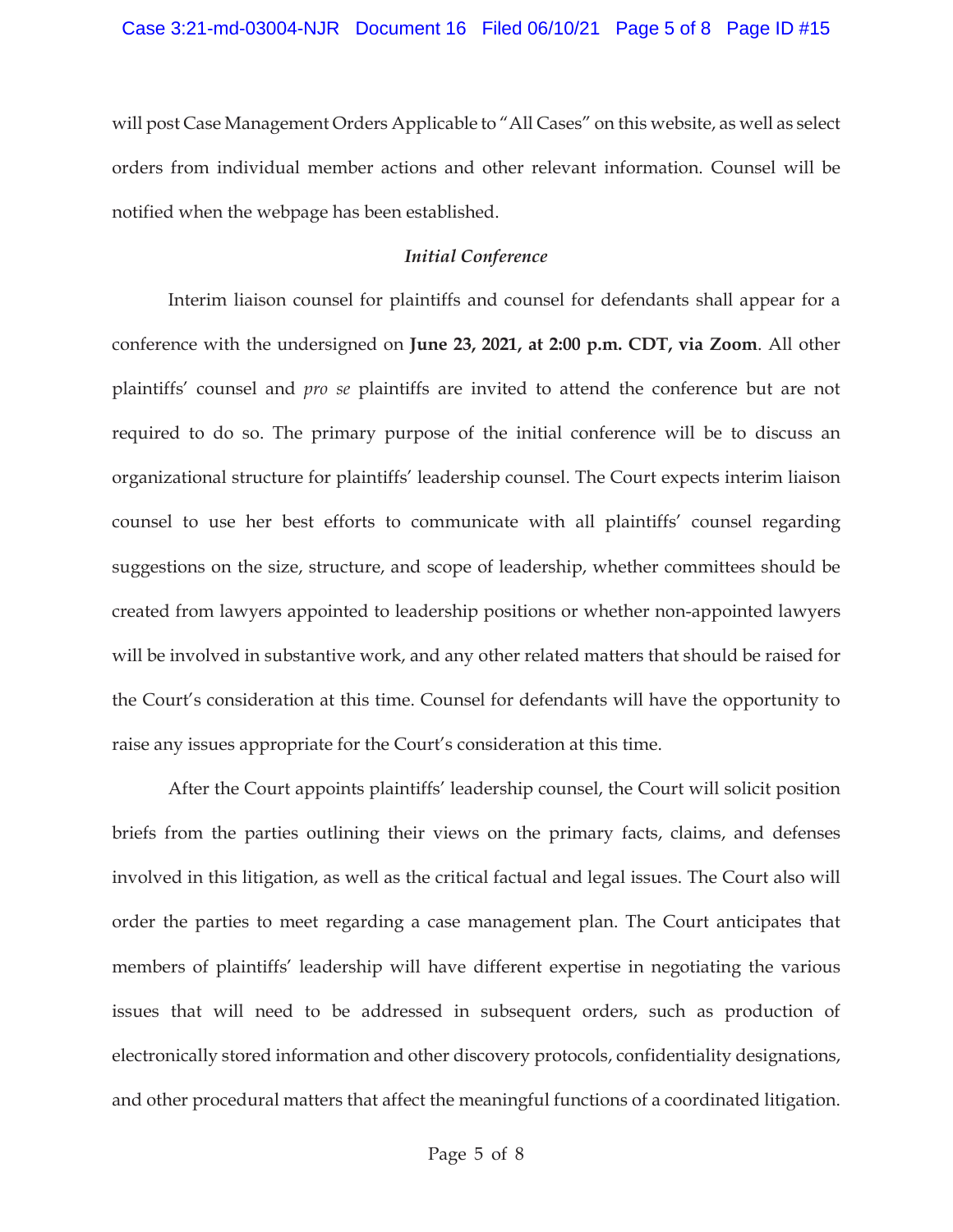# **Preparations for Initial Conference.**

- **(a) Procedures for Complex Litigation.** Counsel are expected to familiarize themselves with the *Manual for Complex Litigation, Fourth* ("MCL 4th") and be prepared at the conference to suggest procedures that will facilitate the expeditious, economical, and just resolution of this litigation.
- **(b) Rule 7.1 Disclosures.** To assist the Court in identifying any problems of recusal or disqualification, counsel shall *file* disclosures that comply with Federal Rule of Civil Procedure 7.1 in the Master Docket by **noon on June 22, 2021**.
- **(c)** List of Related Cases. Counsel for the parties<sup>1</sup> shall *jointly file* a statement listing all known related cases pending in state or federal court in the Master Docket by **noon on June 22, 2021**.
- **(d) Designation of Counsel.** Each defendant shall designate one attorney to speak on its behalf during the initial conference, and such designation shall be included in the joint statement to be filed by **noon on June 22, 2021** (*see* subsection (c) above). The Court will circulate Zoom instructions to interim liaison counsel and each defendant's designated counsel. For all other attorneys wishing to participate, a muted Zoom link will be posted to the Court's website. A party will not, by designating an attorney to represent its interests at the conference, be precluded from other representation during the litigation, and attendance at the conference will not waive objections to jurisdiction, venue, or service. Persons who are not named as parties in this litigation, but may later be joined as parties or are parties in related litigation pending in other federal and state courts, are invited to attend the initial status conference, either by joining the Zoom meeting or by telephone.

## *Interim Measures*

Until otherwise ordered by the Court:

- **(a) Pleadings.** Each defendant is granted an extension of time for responding by motion or answer to the complaint(s) until a date to be set at the conference.
- **(b) Pending/New Discovery.** Pending the initial conference and further orders of this Court, all outstanding disclosure and discovery proceedings are **stayed**, and no new discovery shall be initiated. This Order does not (1) preclude voluntary informal discovery regarding the identification and location of relevant documents and witnesses; (2) preclude parties from stipulating to conduct a deposition that has already been scheduled; (3) prevent a party from voluntarily making disclosures or responding to an outstanding discovery request under Federal Rule of Civil Procedure 33, 34, or 36; or (4) authorize a party to suspend

<sup>&</sup>lt;sup>1</sup> Interim liaison counsel shall act on behalf of all plaintiffs and their counsel.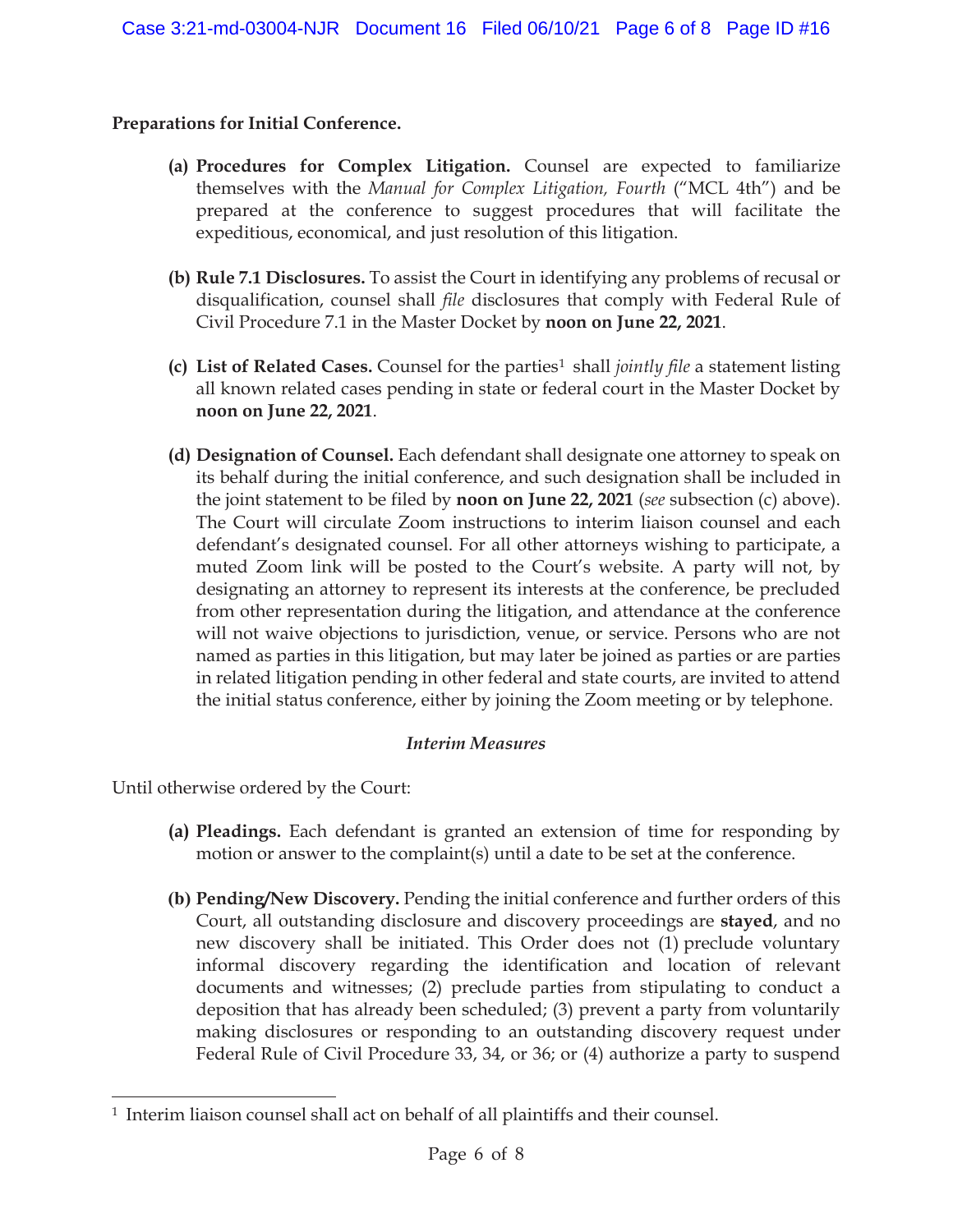its efforts in gathering information needed to respond to a request under Rule 33, 34, or 36. Relief from this stay may be granted for good cause shown, such as the ill health of a proposed deponent.

- **(c) Preservation.** Prior to the entry of a formal protective order, all parties must take reasonable steps to preserve documents and other records (including electronic documents) containing information potentially relevant to the subject matter of this litigation.
- **(d) Motions.** Any motion pending in an action transferred to this district court from another jurisdiction is deemed denied without prejudice and must be re-filed in this district court.
- **(e) Orders of Transferor Courts.** All orders by transferor courts imposing dates for pleading or discovery are **vacated**.
- **(f) Communications with the Court.** Unless otherwise ordered by this Court, all substantive communications with the Court shall be in writing (to NJRpd@ilsd.uscourts.gov), with copies to opposing counsel. 2 Requests for specific dates and times for hearings should not be made without prior consultation with opposing counsel seeking agreement. The Court recognizes that cooperation by and among plaintiffs' counsel and by and among defendants' counsel is essential for the orderly and expeditious resolution of this litigation. The sharing of information in connection with this MDL among and between plaintiffs' counsel and among and between defendants' counsel shall not be deemed a waiver of the attorney-client privilege or the protection afforded attorney's work product, and cooperative efforts contemplated above shall in no way be used against any plaintiff by any defendant or against any defendant by any plaintiff. Nothing contained in this provision shall be construed to limit the rights of any party or counsel to assert the attorney-client privilege or the attorney workproduct doctrine.

## *Plaintiffs' Leadership and Liaison Counsel Appointments*

The Court intends to appoint plaintiffs' lead counsel and/or a plaintiffs' steering committee, as well as plaintiffs' liaison counsel. Applications for these positions must be *submitted* for *in camera* review to the Court on or before **June 28, 2021,** via the Court's proposed documents email address (NJRpd@ilsd.uscourts.gov). Attorneys are welcome to attach a curriculum vitae to the application. Each submission should be no longer than

<sup>2</sup> Interim liaison counsel shall act on behalf of all plaintiffs and their counsel.